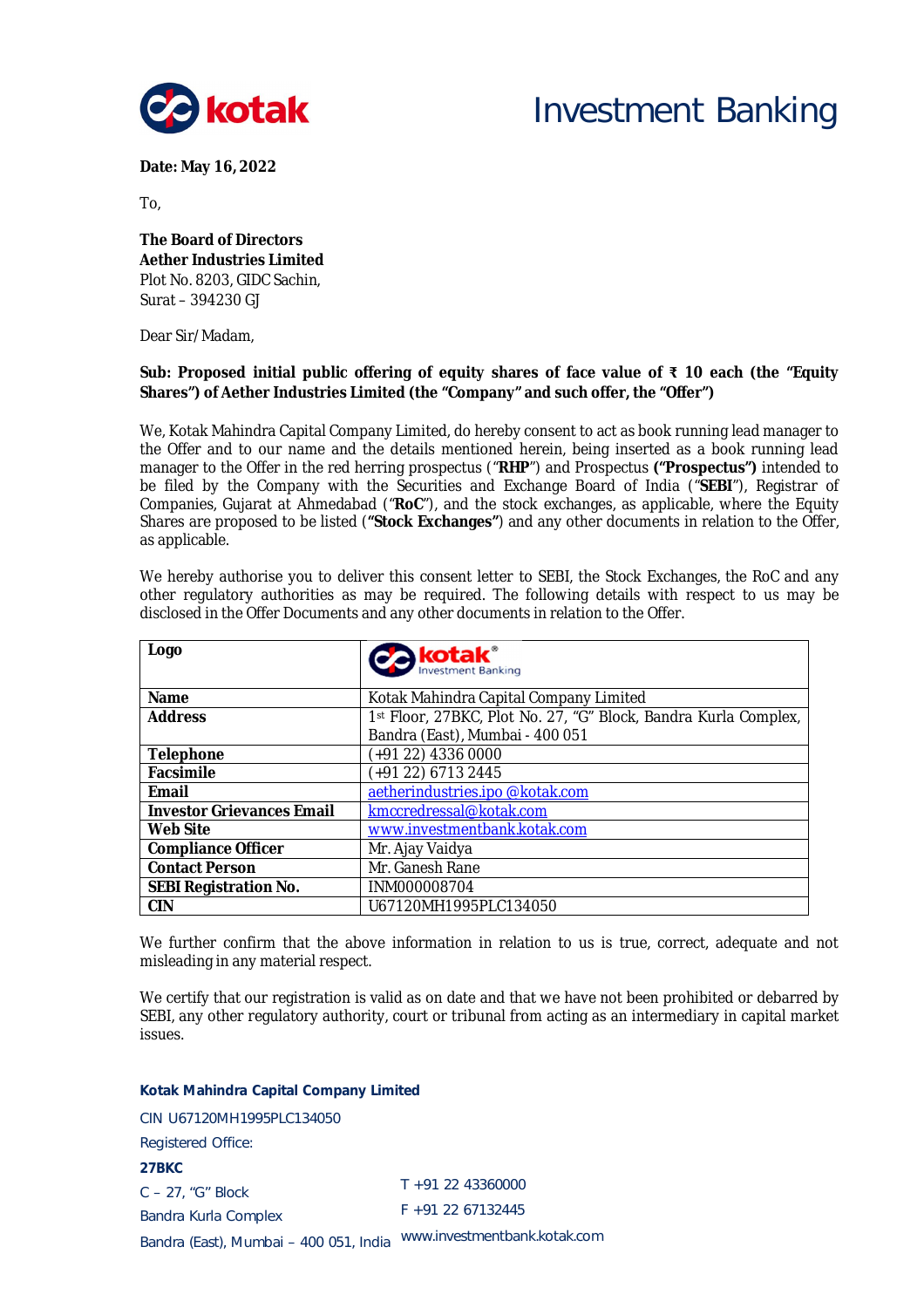

## Investment Banking

We confirm that we will immediately communicate any changes in writing in the above information to the Company until the date when the Equity Shares allotted and transferred in the Offer, commence trading on the Stock Exchanges. In the absence of any such communication from us, the Book Running Lead Managers and the legal advisors, each to the Company and Selling Shareholder and the Book Running Lead Managers, can assume that there is no change to the above information until the Equity Shares commence trading on the Stock Exchanges pursuant to the Offer.

This consent letter is for information and for inclusion (in part or full) in the Offer Documents or any other Offer-related material, and may be relied upon by the Company, the Book Running Lead Managers and the legal advisors appointed by the Company and the Book Running Lead Managers in relation to the Offer. We hereby consent to the submission of this consent letter as may be necessary to the SEBI, the RoC, the relevant stock exchanges and any other regulatory authority and/or for the records to be maintained by the Book Running Lead Managers and in accordance with applicable law.

We also consent to the inclusion of this letter as a part of "*Material Contracts and Documents for Inspection*" in connection with the Offer, which will be available for public for inspection from date of the filing of the RHP until the Bid/Offer Closing Date.

All capitalized terms used herein and not specifically defined shall have the same meaning as ascribed to them in the Offer Documents, as the case may be.

## **Yours faithfully, For and on behalf of Kotak Mahindra Capital Company Limited**

AJAY MADHAV VAIDYA

itally signed by AJAY MADHAV VAIDYA<br>∶c≕lN, o≕Persona! DN: c=lN, o=Personal,<br>25.4.20=892a3284a0b8f522e9d55e56dc32559<br>b0cc7f22c903407b322d415ce3f9e914a,<br>postalCode=400052, st=MAHARASHTRA,<br>serialNumber=C33a5b6fb39027305e691a7132<br>6778fe0966ac98840ba91cbcd187db14975628,<br>078fe0966a pseudonym=986620210414173212029, email=AJAY.VAIDYA@KOTAK.COM Date: 2022.05.16 10:23:30 +05'30'

**Ajay Vaidya Chief Legal & Compliance Officer**

**Place: Mumbai Encl.: As above**

### **Kotak Mahindra Capital Company Limited**

CIN U67120MH1995PLC134050 Registered Office: **27BKC** C – 27, "G" Block

T +91 22 43360000 F +91 22 67132445

Bandra (East), Mumbai – 400 051, India www.investmentbank.kotak.com

Bandra Kurla Complex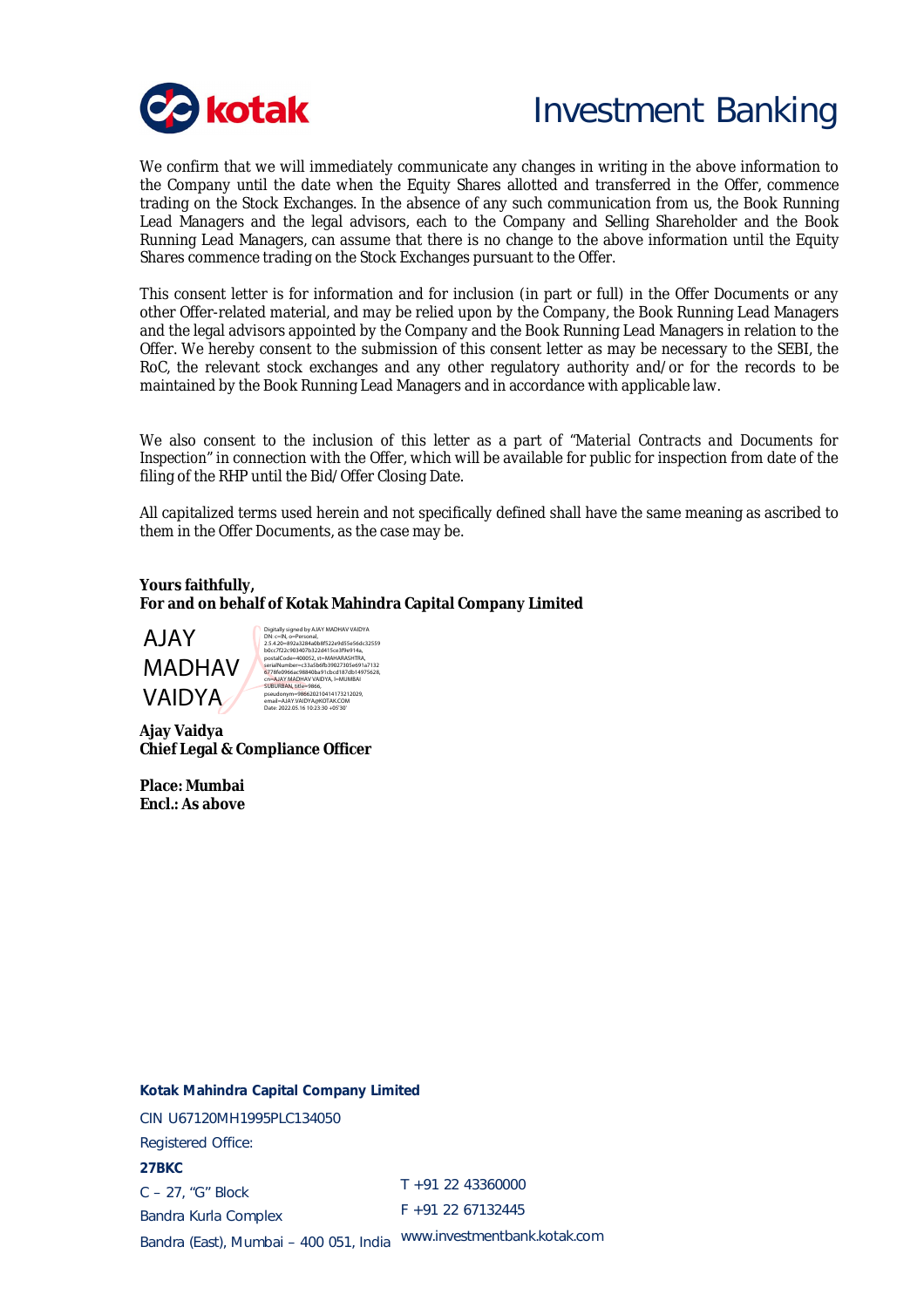



## **Annexure A**

We hereby confirm that as on date the following details in relation to our registration with the Securities and Exchange Board of India as a book running lead manager are true, correct, accurate, complete and not misleading in any respect and without omission of any matter that is likely to mislead, and adequate to enable investors to make a well-informed decision:

|    | <b>Registration Number</b>                                 | INM000008704                                         |
|----|------------------------------------------------------------|------------------------------------------------------|
|    |                                                            |                                                      |
| 2. | Date of permanent registration/ Renewal of<br>registration | February 1, 2014 (Date of Permanent<br>Registration) |
|    |                                                            |                                                      |
| 3. | Date of expiry of registration                             | ΝA                                                   |
|    |                                                            |                                                      |
| 4. | If applied for renewal, date of application                | NA                                                   |

#### **Kotak Mahindra Capital Company Limited**

CIN U67120MH1995PLC134050 Registered Office: **27BKC** C – 27, "G" Block Bandra Kurla Complex Bandra (East), Mumbai – 400 051, India www.investmentbank.kotak.com T +91 22 43360000 F +91 22 67132445